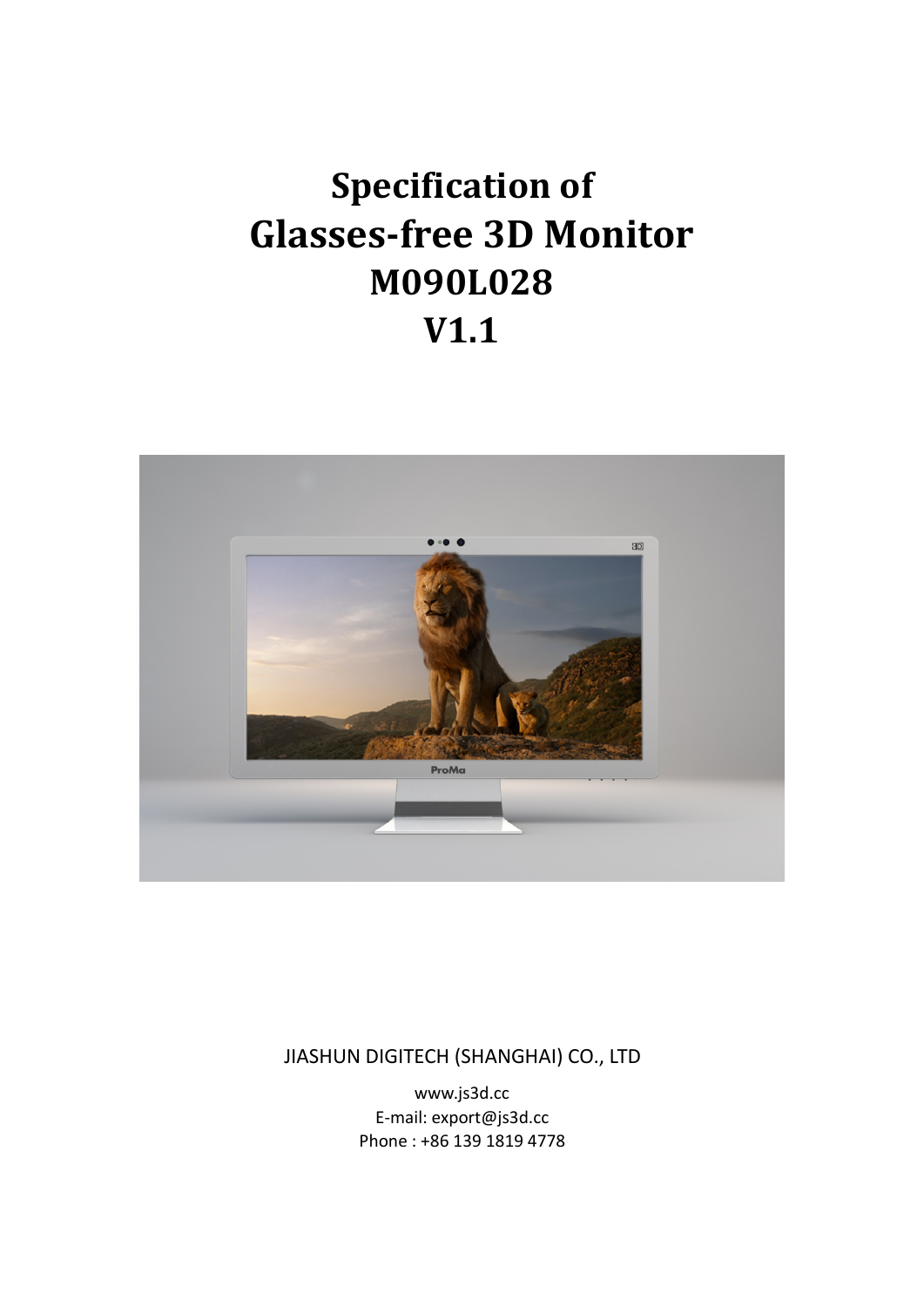## **SPECIFICATIONS**

| <b>Basic Specifications</b>           |                                                                             |  |
|---------------------------------------|-----------------------------------------------------------------------------|--|
| <b>Product Model</b>                  | M090L028                                                                    |  |
| Display Type                          | 28"LCD                                                                      |  |
| Display Resolution                    | 3840 x 2160                                                                 |  |
| Contrast Ratio                        | 1000:1(Type)                                                                |  |
| <b>Brightness</b>                     | 300cd/m <sup>2</sup> (Type)                                                 |  |
| <b>Aspect Ratio</b>                   | 16:9                                                                        |  |
| <b>Color Gamut</b>                    | <b>72% NTSC</b>                                                             |  |
| <b>Backlight</b>                      | LED                                                                         |  |
| <b>Viewing Angle</b>                  | 85° /85° /80° /80° (Type)                                                   |  |
| Video Input                           | HDMI, DP                                                                    |  |
| Audio Output                          | 5W x 2                                                                      |  |
| <b>Glasses-free 3D Specifications</b> |                                                                             |  |
| 3D Viewing Distance                   | Support $0.6m \sim 1.3m$                                                    |  |
|                                       | Support horizontal angle 42°                                                |  |
| Smart 2D/3D Switching                 | 1. Support smart 2D/3D switching                                            |  |
|                                       | 2. Auto switch into 2D if no viewer detected in the range                   |  |
|                                       | 3. Auto switch into 3D if viewer is detected in the range                   |  |
| 3D Effect                             | 1. Using mature eye tracking glasses free 3D display technology             |  |
|                                       | 2. Strong and realistic 3D effect in the tracking range                     |  |
|                                       | 3. Pure and clarity 3D effect, no crosstalk, no ghosting, no jitters and no |  |
|                                       | other issues                                                                |  |
| <b>Tracking Method</b>                | 1. RGB image combined with depth map for accurate binocular tracking        |  |
|                                       | 2. Embedded Intel real sense camera                                         |  |
|                                       | 3. High tracking stability and good real-time performance                   |  |
|                                       | 4. Tracking recognition response time is short                              |  |
|                                       | 5. Leading image filtering algorithm<br>6. Fast and accurate tracking       |  |
| <b>3D Processing</b>                  | Using self-designed 3D image processor FPGA, no image delay                 |  |
| Raster Technology                     | Lenticular lens                                                             |  |
| <b>Signal Source</b>                  | Support 4K@60Hz signal source input, ultra-high-definition picture quality  |  |
| 3D Video Format                       | Support side by side 3D                                                     |  |
| 2DVideo Format                        | Support common 2D video format                                              |  |
|                                       | <b>Electrical Specifications</b>                                            |  |
| Input Voltage                         | AC100V - 240V (50Hz-60Hz)                                                   |  |
| <b>Power Consumption</b>              | $≤55W$                                                                      |  |
| Operating                             | $0^{\circ}\text{C}\!\sim\!50^{\circ}\!\text{C}$                             |  |
|                                       |                                                                             |  |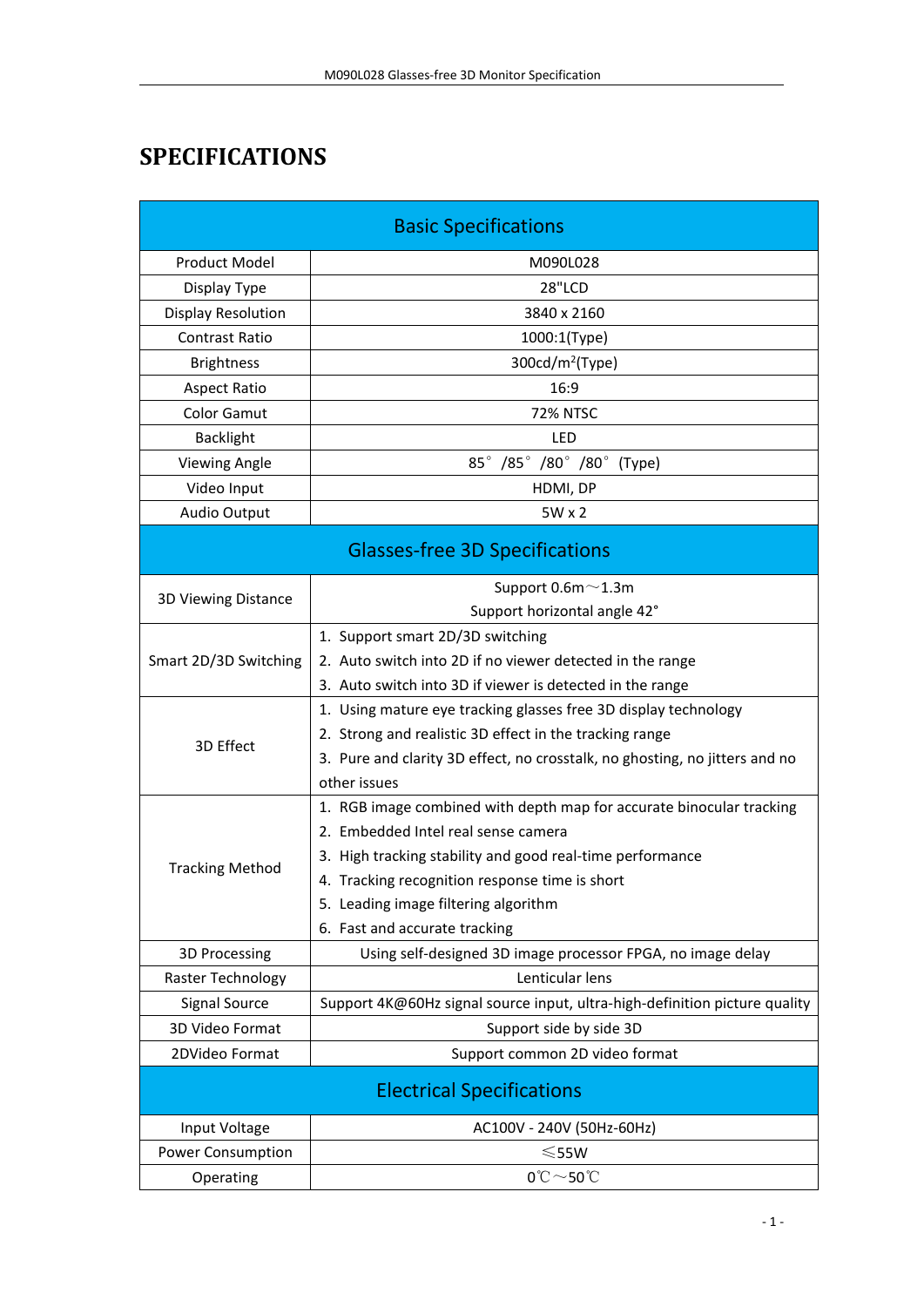| Temperature               |                                         |
|---------------------------|-----------------------------------------|
| <b>Operating Humidity</b> | 20% $\sim$ 90%, No Condensation         |
| Storage Temperature       | -20 $^{\circ}$ C $\sim$ 60 $^{\circ}$ C |
| <b>Storage Humidity</b>   | 10% $\sim$ 90%, No Condensation         |
|                           | <b>Physical Specifications</b>          |
| <b>Dimensions</b>         | 669(W) * 405(H) * 62(D)mm               |
| (without stand)           |                                         |
| Weight                    | 12.1 KG                                 |
| (without stand)           |                                         |
| Installation              | wall mounted, floor stand               |

## **DIAGRAM**